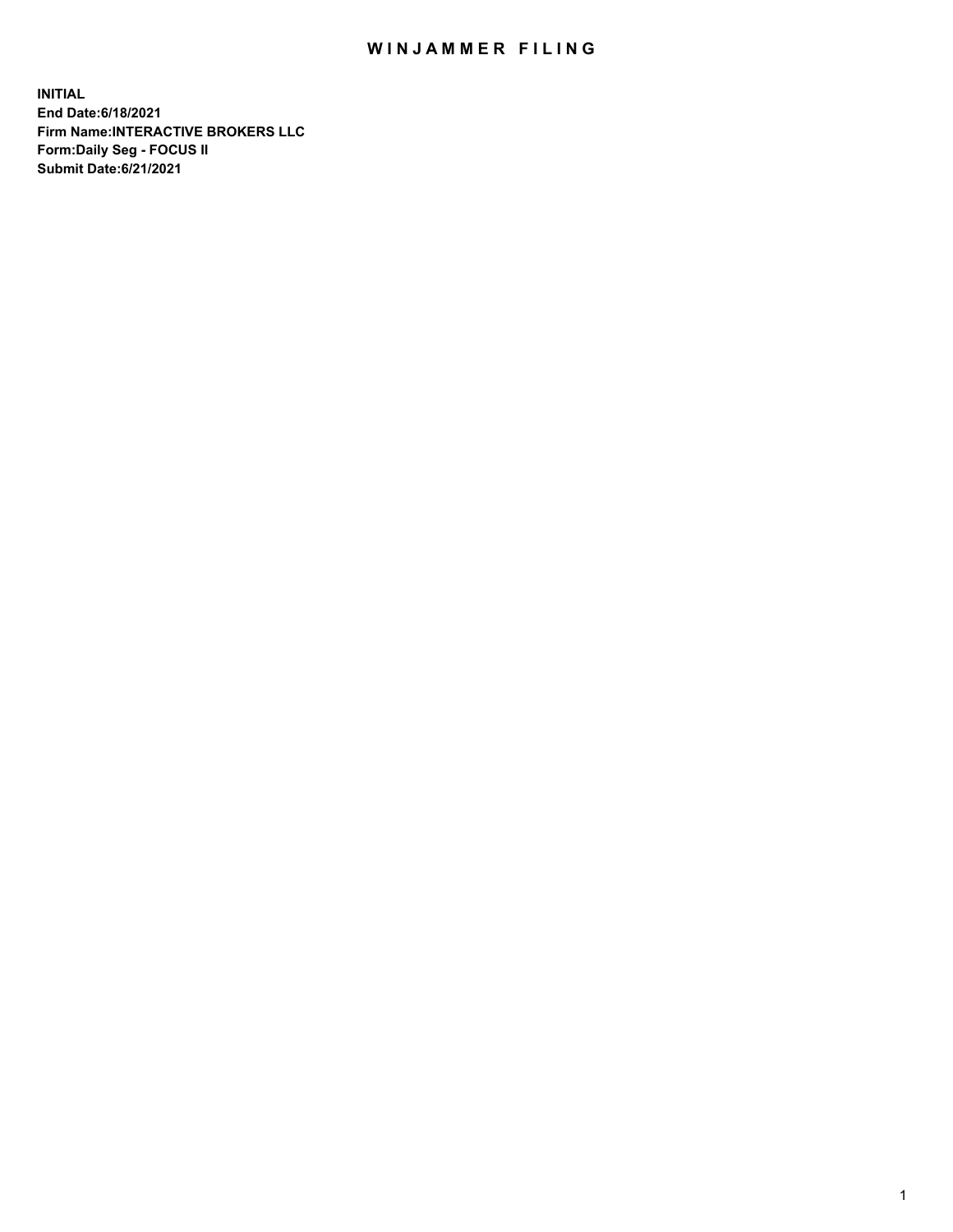**INITIAL End Date:6/18/2021 Firm Name:INTERACTIVE BROKERS LLC Form:Daily Seg - FOCUS II Submit Date:6/21/2021 Daily Segregation - Cover Page**

| Name of Company                                                                                                                                                                                                                                                                                                                | <b>INTERACTIVE BROKERS LLC</b>                                                   |
|--------------------------------------------------------------------------------------------------------------------------------------------------------------------------------------------------------------------------------------------------------------------------------------------------------------------------------|----------------------------------------------------------------------------------|
| <b>Contact Name</b>                                                                                                                                                                                                                                                                                                            | James Menicucci                                                                  |
| <b>Contact Phone Number</b>                                                                                                                                                                                                                                                                                                    | 203-618-8085                                                                     |
| <b>Contact Email Address</b>                                                                                                                                                                                                                                                                                                   | jmenicucci@interactivebrokers.c<br>om                                            |
| FCM's Customer Segregated Funds Residual Interest Target (choose one):<br>a. Minimum dollar amount: ; or<br>b. Minimum percentage of customer segregated funds required:% ; or<br>c. Dollar amount range between: and; or<br>d. Percentage range of customer segregated funds required between:% and%.                         | <u>0</u><br>$\overline{\mathbf{0}}$<br>155,000,000 245,000,000<br>0 <sub>0</sub> |
| FCM's Customer Secured Amount Funds Residual Interest Target (choose one):<br>a. Minimum dollar amount: ; or<br>b. Minimum percentage of customer secured funds required:% ; or<br>c. Dollar amount range between: and; or<br>d. Percentage range of customer secured funds required between:% and%.                           | <u>0</u><br>$\overline{\mathbf{0}}$<br>80,000,000 120,000,000<br>0 <sub>0</sub>  |
| FCM's Cleared Swaps Customer Collateral Residual Interest Target (choose one):<br>a. Minimum dollar amount: ; or<br>b. Minimum percentage of cleared swaps customer collateral required:% ; or<br>c. Dollar amount range between: and; or<br>d. Percentage range of cleared swaps customer collateral required between:% and%. | <u>0</u><br>$\underline{\mathbf{0}}$<br>0 <sub>0</sub><br>0 <sub>0</sub>         |

Attach supporting documents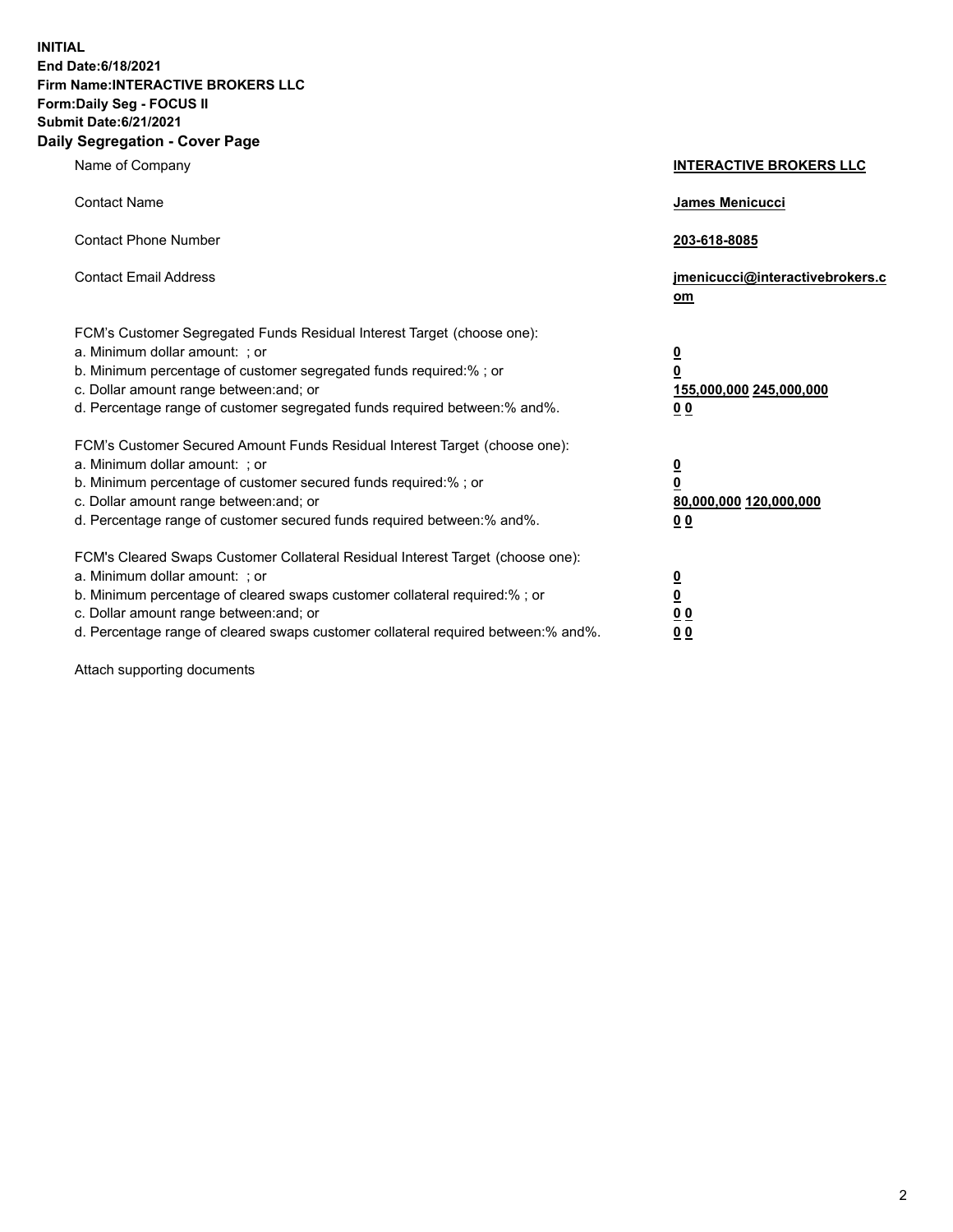## **INITIAL End Date:6/18/2021 Firm Name:INTERACTIVE BROKERS LLC Form:Daily Seg - FOCUS II Submit Date:6/21/2021**

|     | <b>Daily Segregation - Secured Amounts</b>                                                  |                                        |
|-----|---------------------------------------------------------------------------------------------|----------------------------------------|
|     | Foreign Futures and Foreign Options Secured Amounts                                         |                                        |
|     | Amount required to be set aside pursuant to law, rule or regulation of a foreign            | $0$ [7305]                             |
|     | government or a rule of a self-regulatory organization authorized thereunder                |                                        |
| 1.  | Net ledger balance - Foreign Futures and Foreign Option Trading - All Customers             |                                        |
|     | A. Cash                                                                                     | 516,519,655 [7315]                     |
|     | B. Securities (at market)                                                                   | $0$ [7317]                             |
| 2.  | Net unrealized profit (loss) in open futures contracts traded on a foreign board of trade   | <b>-6,709,047</b> [7325]               |
| 3.  | Exchange traded options                                                                     |                                        |
|     | a. Market value of open option contracts purchased on a foreign board of trade              | 102,054 [7335]                         |
|     | b. Market value of open contracts granted (sold) on a foreign board of trade                | $-10,601$ [7337]                       |
| 4.  | Net equity (deficit) (add lines 1.2. and 3.)                                                | 509,902,061 [7345]                     |
| 5.  | Account liquidating to a deficit and account with a debit balances - gross amount           | $6,392$ [7351]                         |
|     | Less: amount offset by customer owned securities                                            | 0 [7352] 6,392 [7354]                  |
| 6.  | Amount required to be set aside as the secured amount - Net Liquidating Equity              | 509,908,453 [7355]                     |
|     | Method (add lines 4 and 5)                                                                  |                                        |
| 7.  | Greater of amount required to be set aside pursuant to foreign jurisdiction (above) or line | 509,908,453 [7360]                     |
|     | 6.                                                                                          |                                        |
|     | FUNDS DEPOSITED IN SEPARATE REGULATION 30.7 ACCOUNTS                                        |                                        |
| 1.  | Cash in banks                                                                               |                                        |
|     | A. Banks located in the United States                                                       | 88,391,264 [7500]                      |
|     | B. Other banks qualified under Regulation 30.7                                              | 0 [7520] 88,391,264 [7530]             |
| 2.  | Securities                                                                                  |                                        |
|     | A. In safekeeping with banks located in the United States                                   | 299,986,500 [7540]                     |
|     | B. In safekeeping with other banks qualified under Regulation 30.7                          | 0 [7560] 299,986,500 [7570]            |
| 3.  | Equities with registered futures commission merchants                                       |                                        |
|     | A. Cash                                                                                     | $0$ [7580]                             |
|     | <b>B.</b> Securities                                                                        | $0$ [7590]                             |
|     | C. Unrealized gain (loss) on open futures contracts                                         | $0$ [7600]                             |
|     | D. Value of long option contracts                                                           | $0$ [7610]                             |
|     | E. Value of short option contracts                                                          | 0 [7615] 0 [7620]                      |
| 4.  | Amounts held by clearing organizations of foreign boards of trade                           |                                        |
|     | A. Cash                                                                                     | $0$ [7640]                             |
|     | <b>B.</b> Securities                                                                        | $0$ [7650]                             |
|     | C. Amount due to (from) clearing organization - daily variation                             | $0$ [7660]                             |
|     | D. Value of long option contracts                                                           | $0$ [7670]                             |
|     | E. Value of short option contracts                                                          | 0 [7675] 0 [7680]                      |
| 5.  | Amounts held by members of foreign boards of trade                                          |                                        |
|     | A. Cash                                                                                     | 273,433,077 [7700]                     |
|     | <b>B.</b> Securities                                                                        | $0$ [7710]                             |
|     | C. Unrealized gain (loss) on open futures contracts                                         | -13,674,957 [7720]                     |
|     | D. Value of long option contracts                                                           | 102,054 [7730]                         |
|     | E. Value of short option contracts                                                          | -10,601 [7735] 259,849,573 [7740]      |
| 6.  | Amounts with other depositories designated by a foreign board of trade                      | $0$ [7760]                             |
| 7.  | Segregated funds on hand                                                                    | $0$ [7765]                             |
| 8.  | Total funds in separate section 30.7 accounts                                               | 648,227,337 [7770]                     |
| 9.  | Excess (deficiency) Set Aside for Secured Amount (subtract line 7 Secured Statement         |                                        |
|     | Page 1 from Line 8)                                                                         | 138,318,884 [7380]                     |
| 10. | Management Target Amount for Excess funds in separate section 30.7 accounts                 |                                        |
| 11. | Excess (deficiency) funds in separate 30.7 accounts over (under) Management Target          | 80,000,000 [7780]<br>58,318,884 [7785] |
|     |                                                                                             |                                        |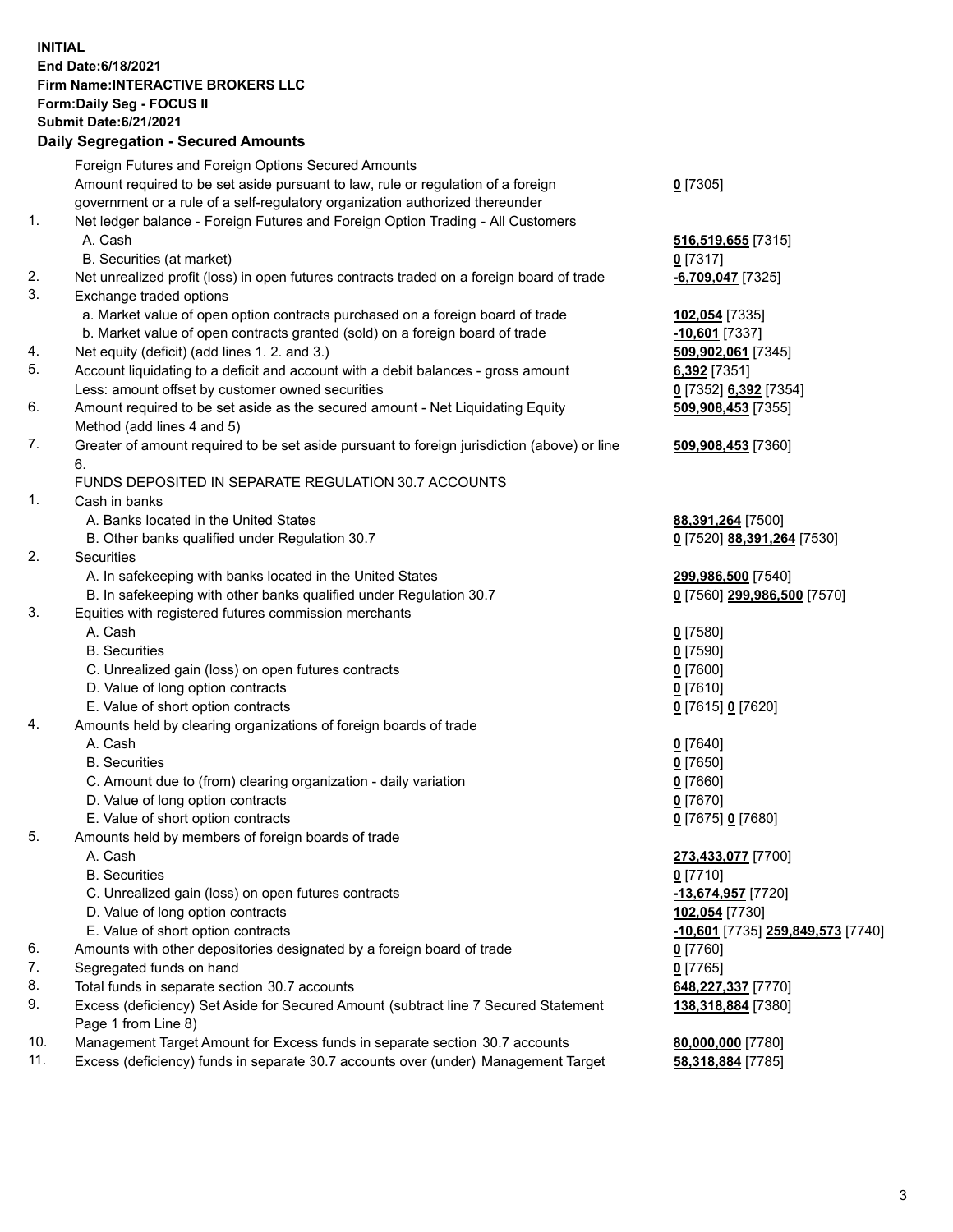**INITIAL End Date:6/18/2021 Firm Name:INTERACTIVE BROKERS LLC Form:Daily Seg - FOCUS II Submit Date:6/21/2021 Daily Segregation - Segregation Statement** SEGREGATION REQUIREMENTS(Section 4d(2) of the CEAct) 1. Net ledger balance A. Cash **6,764,728,485** [7010] B. Securities (at market) **0** [7020] 2. Net unrealized profit (loss) in open futures contracts traded on a contract market **-50,001,743** [7030] 3. Exchange traded options A. Add market value of open option contracts purchased on a contract market **286,750,850** [7032] B. Deduct market value of open option contracts granted (sold) on a contract market **-240,290,476** [7033] 4. Net equity (deficit) (add lines 1, 2 and 3) **6,761,187,116** [7040] 5. Accounts liquidating to a deficit and accounts with debit balances - gross amount **1,250,586** [7045] Less: amount offset by customer securities **0** [7047] **1,250,586** [7050] 6. Amount required to be segregated (add lines 4 and 5) **6,762,437,702** [7060] FUNDS IN SEGREGATED ACCOUNTS 7. Deposited in segregated funds bank accounts A. Cash **1,340,594,520** [7070] B. Securities representing investments of customers' funds (at market) **3,239,866,100** [7080] C. Securities held for particular customers or option customers in lieu of cash (at market) **0** [7090] 8. Margins on deposit with derivatives clearing organizations of contract markets A. Cash **1,986,064,948** [7100] B. Securities representing investments of customers' funds (at market) **381,546,927** [7110] C. Securities held for particular customers or option customers in lieu of cash (at market) **0** [7120] 9. Net settlement from (to) derivatives clearing organizations of contract markets **-24,994,817** [7130] 10. Exchange traded options A. Value of open long option contracts **286,371,744** [7132] B. Value of open short option contracts **-240,020,838** [7133] 11. Net equities with other FCMs A. Net liquidating equity **0** [7140] B. Securities representing investments of customers' funds (at market) **0** [7160] C. Securities held for particular customers or option customers in lieu of cash (at market) **0** [7170] 12. Segregated funds on hand **0** [7150] 13. Total amount in segregation (add lines 7 through 12) **6,969,428,584** [7180] 14. Excess (deficiency) funds in segregation (subtract line 6 from line 13) **206,990,882** [7190] 15. Management Target Amount for Excess funds in segregation **155,000,000** [7194] 16. Excess (deficiency) funds in segregation over (under) Management Target Amount **51,990,882** [7198]

Excess